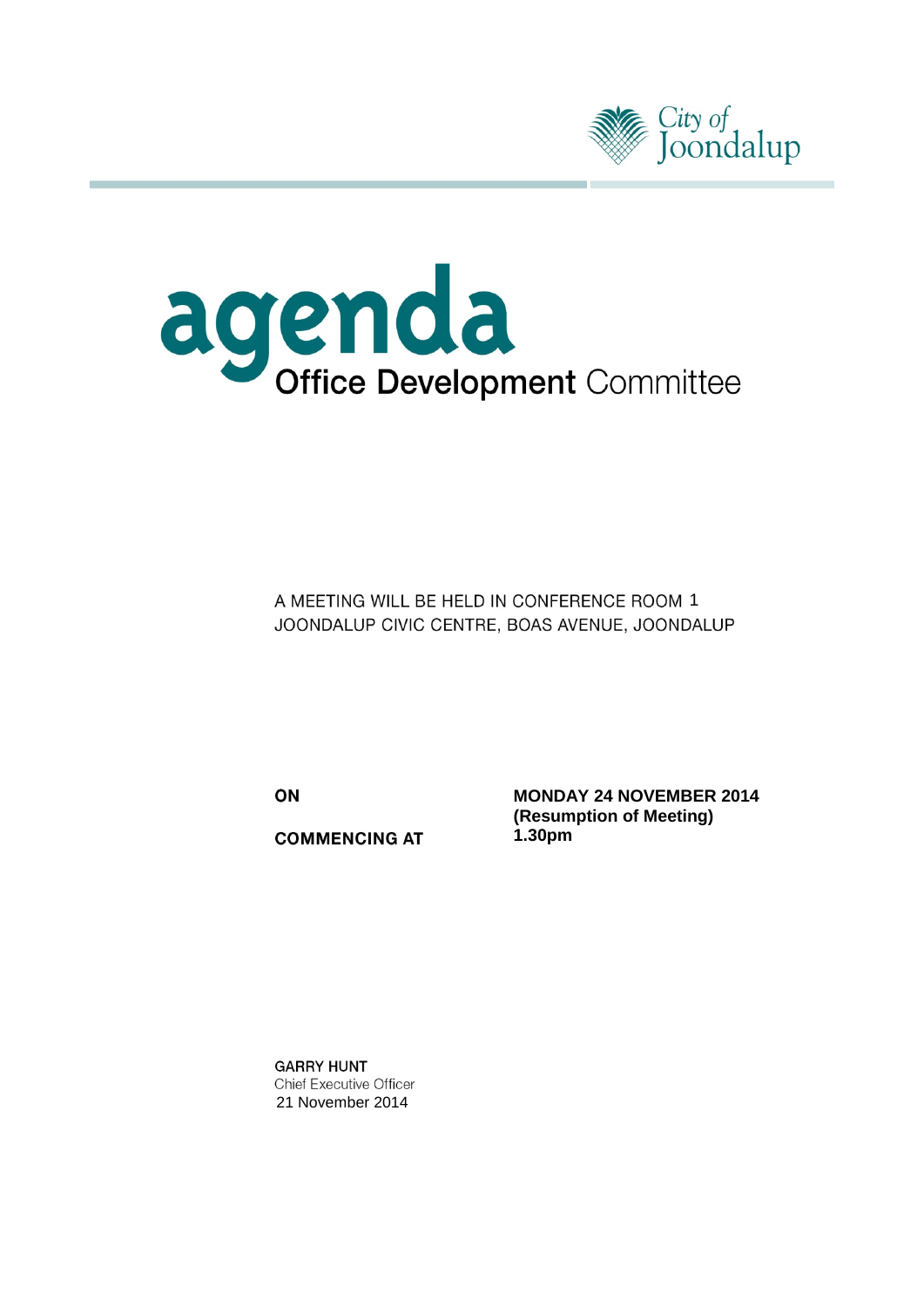# **PROCEDURES FOR PUBLIC QUESTION TIME**

The following procedures for the conduct of Public Question Time were adopted at the Council meeting held on 19 November 2013:

### **Questions asked verbally**

- 1 Members of the public are invited to ask questions at Committee Meetings.
- 2 Questions asked at an Ordinary Committee meeting must relate to a matter that affects the City of Joondalup. Questions asked at a Special meeting of the Committee must relate to the purpose for which the meeting has been called.
- 3 A register will be provided for those persons wanting to ask questions to enter their name. Persons will be requested to come forward in the order in which they are registered, and to give their name and full address.
- 4 Public question time will be limited to two minutes per member of the public, with a limit of two verbal questions per member of the public.
- 5 Statements are not to precede the asking of a question during public question time. Statements should be made during public statement time.
- 6 Members of the public are encouraged to keep their questions brief to enable everyone who desires to ask a question to have the opportunity to do so.
- 7 Public question time will be allocated a minimum of 15 minutes and may be extended in intervals of up to 10 minutes by resolution of the Committee, but the total time allocated for public questions to be asked and responses to be given is not to exceed 35 minutes in total. Public question time is declared closed following the expiration of the allocated time period, or earlier than such time where there are no further questions.
- 8 Questions are to be directed to the Presiding Member and shall be asked politely, in good faith, and are not to be framed in such a way as to reflect adversely or be defamatory on a particular Elected Member or City employee. The Presiding Member shall decide to:
	- accept or reject any question and his/her decision is final
	- nominate a member of the Committee and/or City employee to respond to the question or
	- take a question on notice. In this case a written response will be provided as soon as possible, and included in the agenda of the next Committee meeting.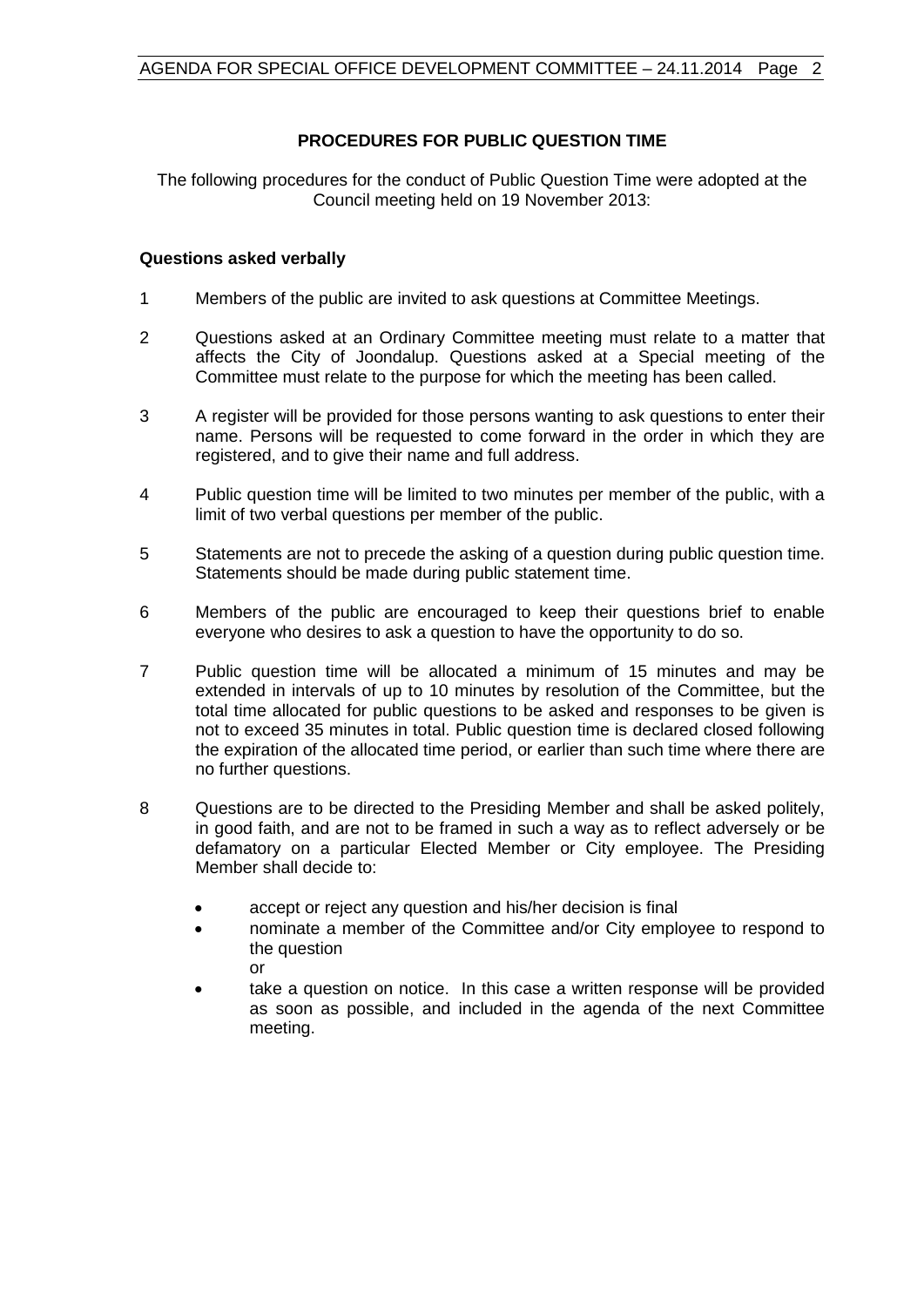- 9 Where an Elected Member is of the opinion that a member of the public is:
	- asking a question at a Committee meeting, that does not relate to a matter affecting the City or
	- making a statement during public question time,

they may bring it to the attention of the Presiding Member who will make a ruling.

- 10 Questions and any response will be summarised and included in the minutes of the Committee meeting.
- 11 It is not intended that question time should be used as a means to obtain information that would not be made available if it was sought from the City's records under Section 5.94 of the *Local Government Act 1995* or the *Freedom of Information Act 1992* (FOI Act 1992). Where the response to a question(s) would require a substantial commitment of the City's resources, the Chief Executive Officer (CEO) will determine that it is an unreasonable impost upon the City and refuse to provide it. The CEO will advise the member of the public that the information may be sought in accordance with the FOI Act 1992.

# **Questions in Writing – (Residents and/or ratepayers of the City of Joondalup only)**

- 1 Only City of Joondalup residents and/or ratepayers may submit questions to the City in writing.
- 2 Questions asked at an Ordinary Committee meeting must relate to a matter that affects the City of Joondalup. Questions asked at a Special meeting of the Committee must relate to the purpose for which the meeting has been called.
- 3 The City will accept a maximum of five written questions per City of Joondalup resident/ratepayer. To ensure equality and consistency, each part of a multi-part question will be treated as a question in its own right.
- 4 Questions lodged by 9.00am on the day immediately prior to the scheduled Committee meeting will be responded to, where possible, at the Committee meeting. These questions, and their responses, will be distributed to Elected Members and made available to the public in written form at the meeting.
- 5 The Presiding Member shall decide to accept or reject any written question and his/her decision is final. Where there is any concern about a question being offensive, defamatory or the like, the Presiding Member will make a determination in relation to the question. Questions determined as offensive, defamatory or the like will not be published. Where the Presiding Member rules questions to be out of order, an announcement to this effect will be made at the meeting, including the reason(s) for the decision.
- 6 The Presiding Member may rule questions out of order where they are substantially the same as questions previously submitted and responded to.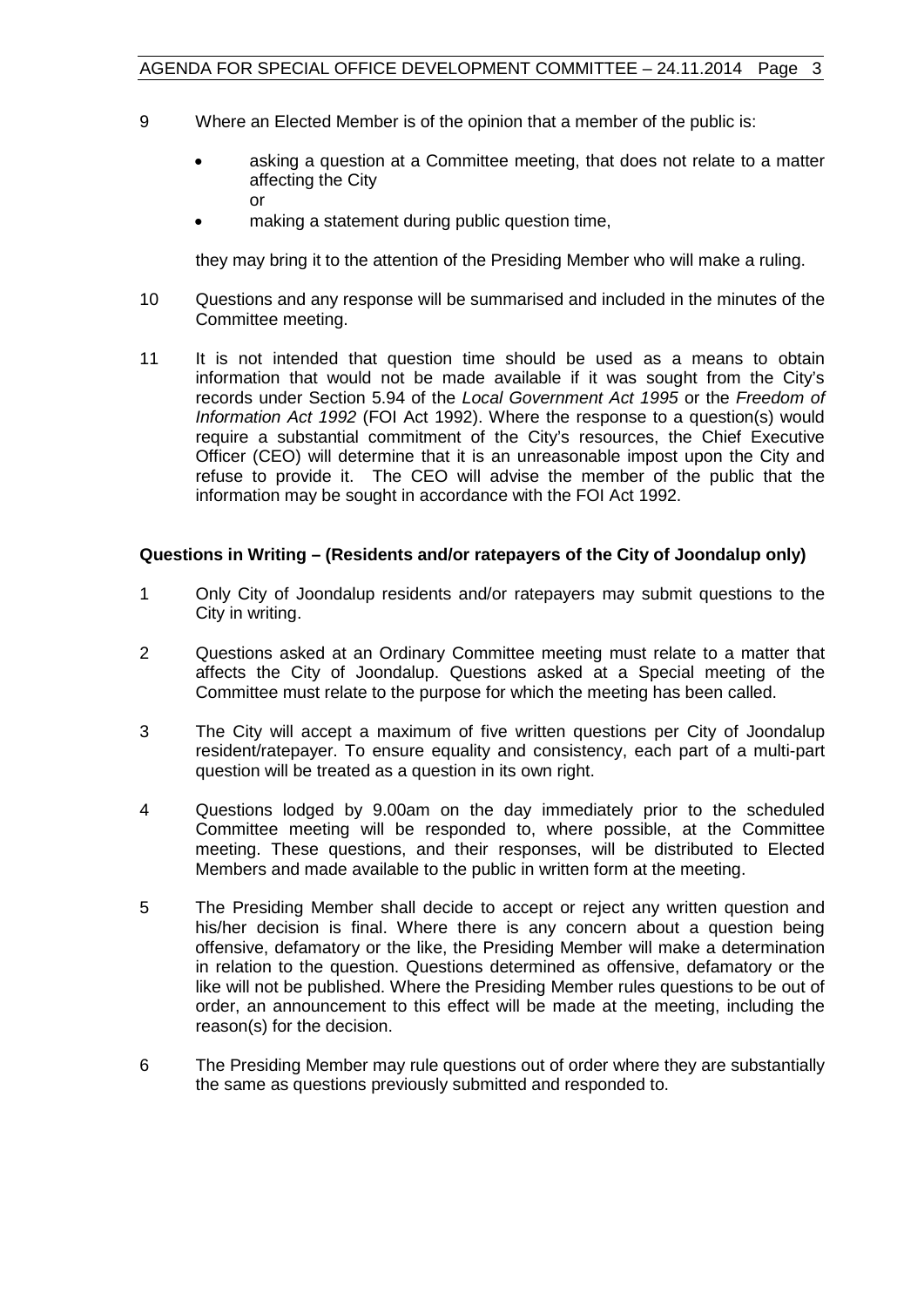- 7 Written questions unable to be responded to at a Committee meeting will be taken on notice. In this case, a written response will be provided as soon as possible and included on the agenda of the next Committee meeting.
- 8 A person who submits written questions may also ask questions at a Committee meeting and questions asked verbally may be different to those submitted in writing.
- 9 Questions and any response will be summarised and included in the minutes of the Committee meeting.
- 10 It is not intended that question time should be used as a means to obtain information that would not be made available if it was sought from the City's records under Section 5.94 of the *Local Government Act 1995* or the *Freedom of Information Act 1992* (FOI Act 1992). Where the response to a question(s) would require a substantial commitment of the City's resources, the Chief Executive Officer (CEO) will determine that it is an unreasonable impost upon the City and may refuse to provide it. The CEO will advise the member of the public that the information may be sought in accordance with the FOI Act 1992.

### **DISCLAIMER**

Responses to questions not submitted in writing are provided in good faith and as such, should not be relied upon as being either complete or comprehensive.

### **PROCEDURES FOR PUBLIC STATEMENT TIME**

The following procedures for the conduct of Public Statement Time were adopted at the Council meeting held on 19 November 2013:

- 1 Members of the public are invited to make statements, either verbally or in writing, at Committee meetings.
- 2 Statements made at an Ordinary Committee meeting must relate to a matter that affects the City of Joondalup. Statements made at a Special meeting of the Committee must relate to the purpose for which the meeting has been called.
- 3 A register will be provided for those persons wanting to make a statement to enter their name. Persons will be requested to come forward in the order in which they are registered, and to give their name and full address.
- 4 Public statement time will be limited to two minutes per member of the public.
- 5 Members of the public are encouraged to keep their statements brief to enable everyone who desires to make a statement to have the opportunity to do so.
- 6 Public statement time will be allocated a maximum time of 15 minutes. Public statement time is declared closed following the 15 minute allocated time period, or earlier than such time where there are no further statements.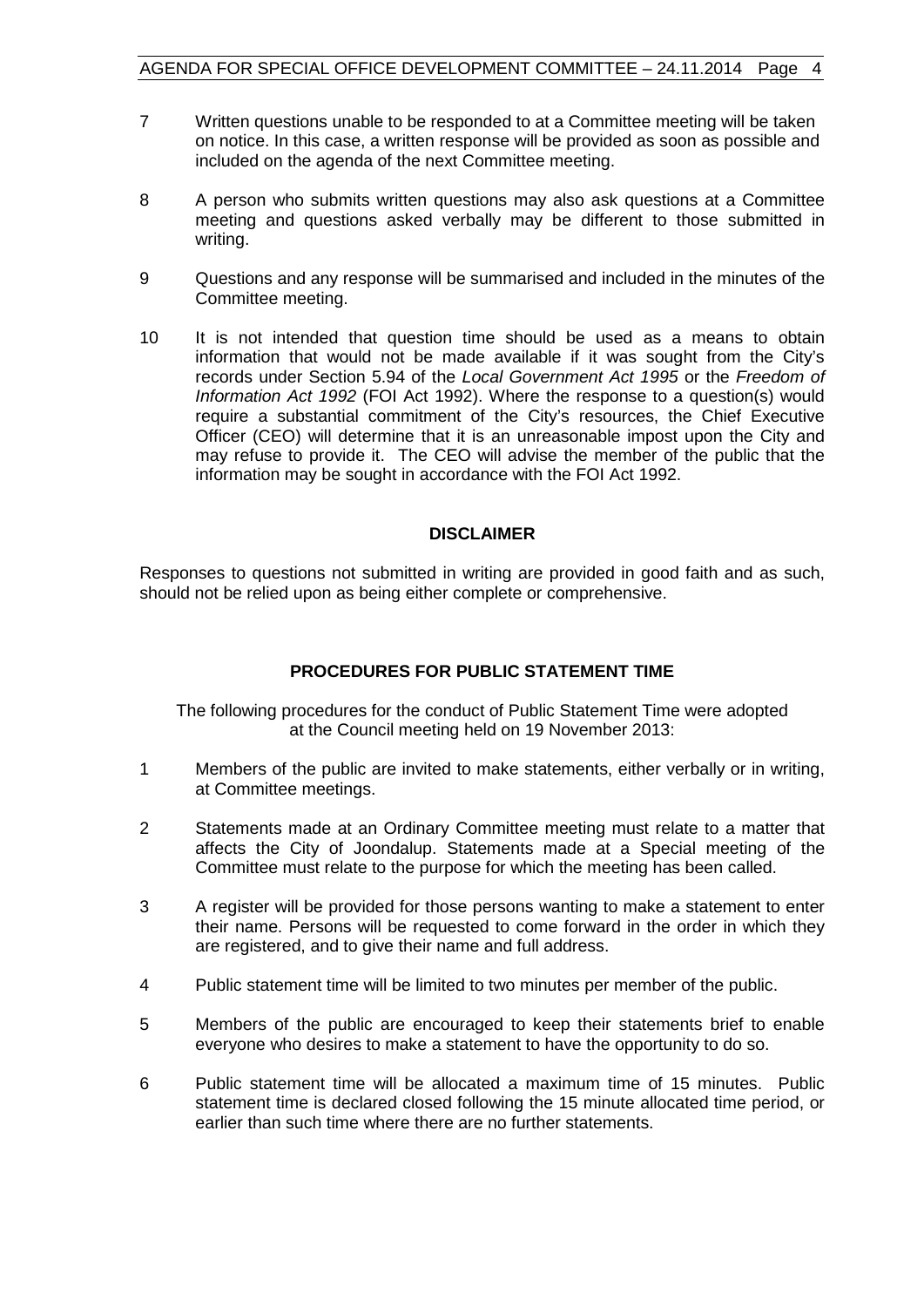- 7 Statements are to be directed to the Presiding Member and are to be made politely in good faith and are not to be framed in such a way as to reflect adversely or be defamatory on a particular Elected Member or City employee.
- 8 Where an Elected Member is of the opinion that a member of the public is making a statement at a Committee meeting, that does not relate to a matter affecting the City, they may bring it to the attention of the Presiding Member who will make a ruling.
- 9 A member of the public attending a Committee meeting may present a written statement rather than making the statement verbally if he or she so wishes.
- 10 Statements will be summarised and included in the minutes of the Committee meeting.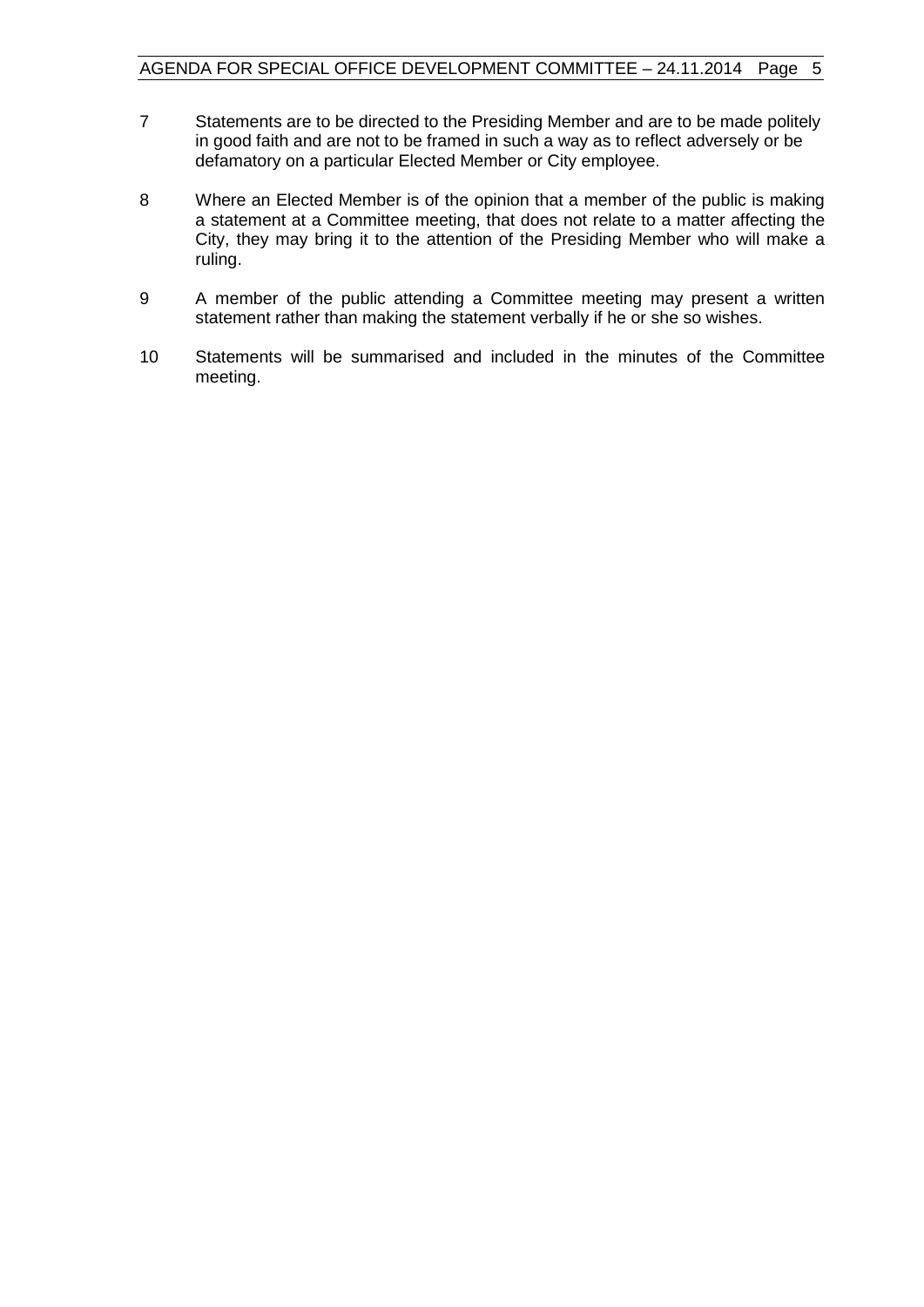### **TABLE OF CONTENTS**

| Item No. | <b>Title</b>                                                                                                 | Page No. |
|----------|--------------------------------------------------------------------------------------------------------------|----------|
|          | Declaration of Opening of Resumed Meeting                                                                    | 8        |
|          | Declarations of Interest - dealt with on 17 November 2014                                                    | 8        |
|          | Public Question Time – dealt with on 17 November 2014                                                        | 11       |
|          | Public Statement Time – dealt with on 17 November 2014                                                       | 11       |
|          | Apologies/Leave of absence                                                                                   | 11       |
|          | by the Presiding<br>Member<br>without<br><b>Announcements</b><br>discussion – dealt with on 17 November 2014 | 12       |
|          | Identification of matters for which the meeting may be<br>closed to the public                               | 12       |
|          | Petitions and deputations - dealt with on 17 November 2014                                                   | 12       |
|          | <b>Reports</b>                                                                                               | 13       |
| 1        | Confidential - Expression of Interest: Joondalup City Centre<br>Development - [103036]                       | 13       |
|          | <b>Closure</b>                                                                                               | 14       |
|          |                                                                                                              |          |

# **Note:**

Clause 15.10 of the City's *Meeting Procedures Local Law 2013* states:

*This local law applies generally to committee meetings except for clause 7.1 in respect of members seating and clause 7.8 in respect of limitation on members speaking.*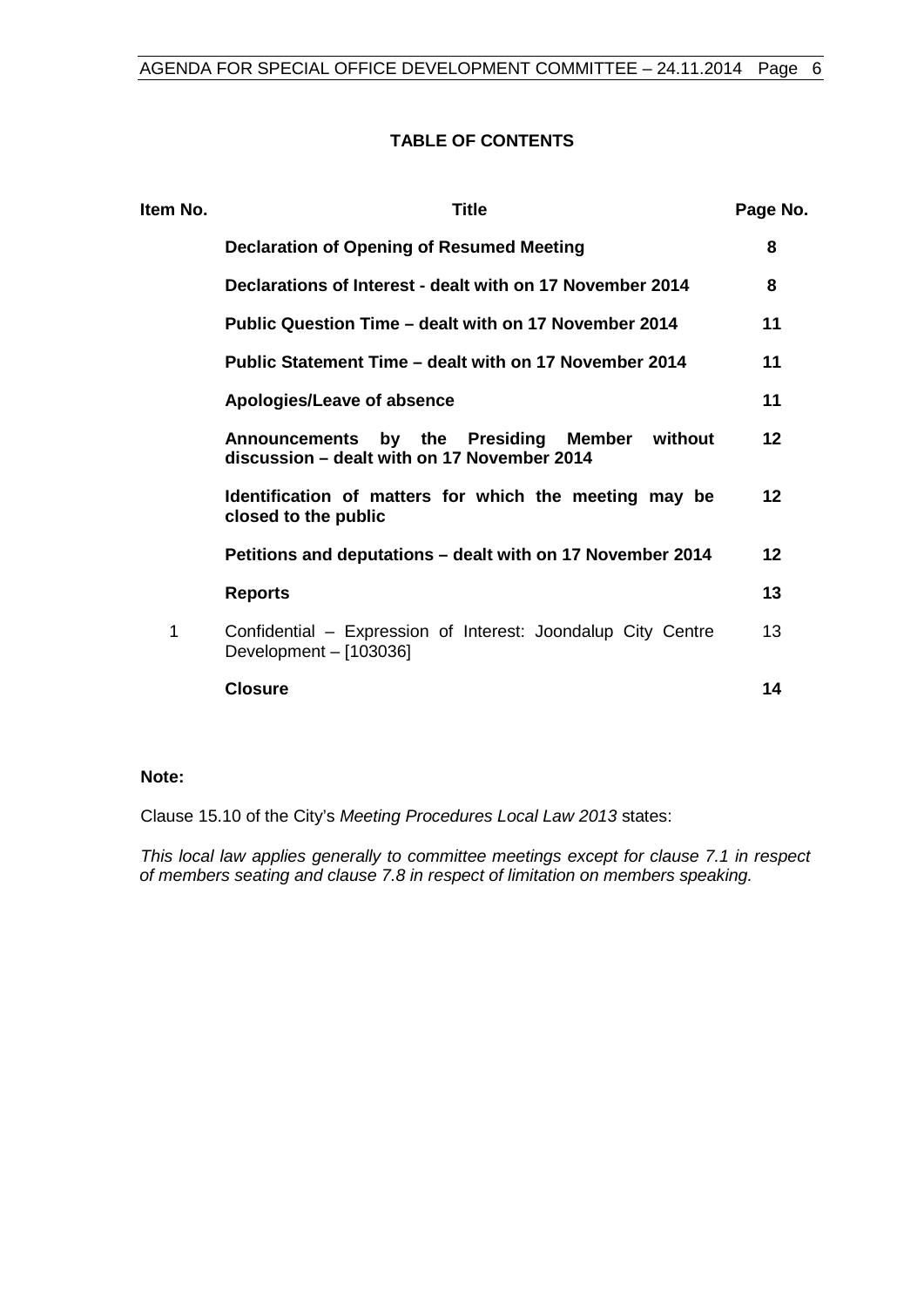# **CITY OF JOONDALUP**

Notice is hereby given that the adjourned special meeting of the **Office Development Committee** held on **Monday 17 November 2014** will **RESUME** in Conference Room 1, Joondalup Civic Centre, Boas Avenue, Joondalup on Monday **24 November 2014** commencing at **1.30pm.**

GARRY HUNT **Chief Executive Officer Joseph According to the Chief Executive Officer Joseph According to the Chief According to the Chief According to the Chief According to the Chief According to the Chief According to the Chief Acco** 21 November 2014 **Western Australia** Western Australia

# **AGENDA**

### **Committee Members (6)**

#### **Committee Members**

Mayor Troy Pickard *Presiding Member* Cr Liam Gobbert Cr Kerry Hollywood<br>Cr Tom McLean, JP Cr Tom McLean, JP *Deputy Presiding Member* **Chief Executive Officer** Ms Dale Page Director Planning and Community Development

### **Quorum for Meetings (3):**

The quorum for a meeting is to be at least 50% of the number of offices (whether vacant or not) of members of the committee.

#### **Simple Majority:**

A simple majority is to be more than 50% of those members present at the meeting.

### **Absolute Majority (4):**

An absolute majority vote is to be more than 50% of the number of offices (whether vacant or not) of the committee.

#### **Casting Vote:**

In the event that the vote on a motion is tied, the presiding person must cast a second vote.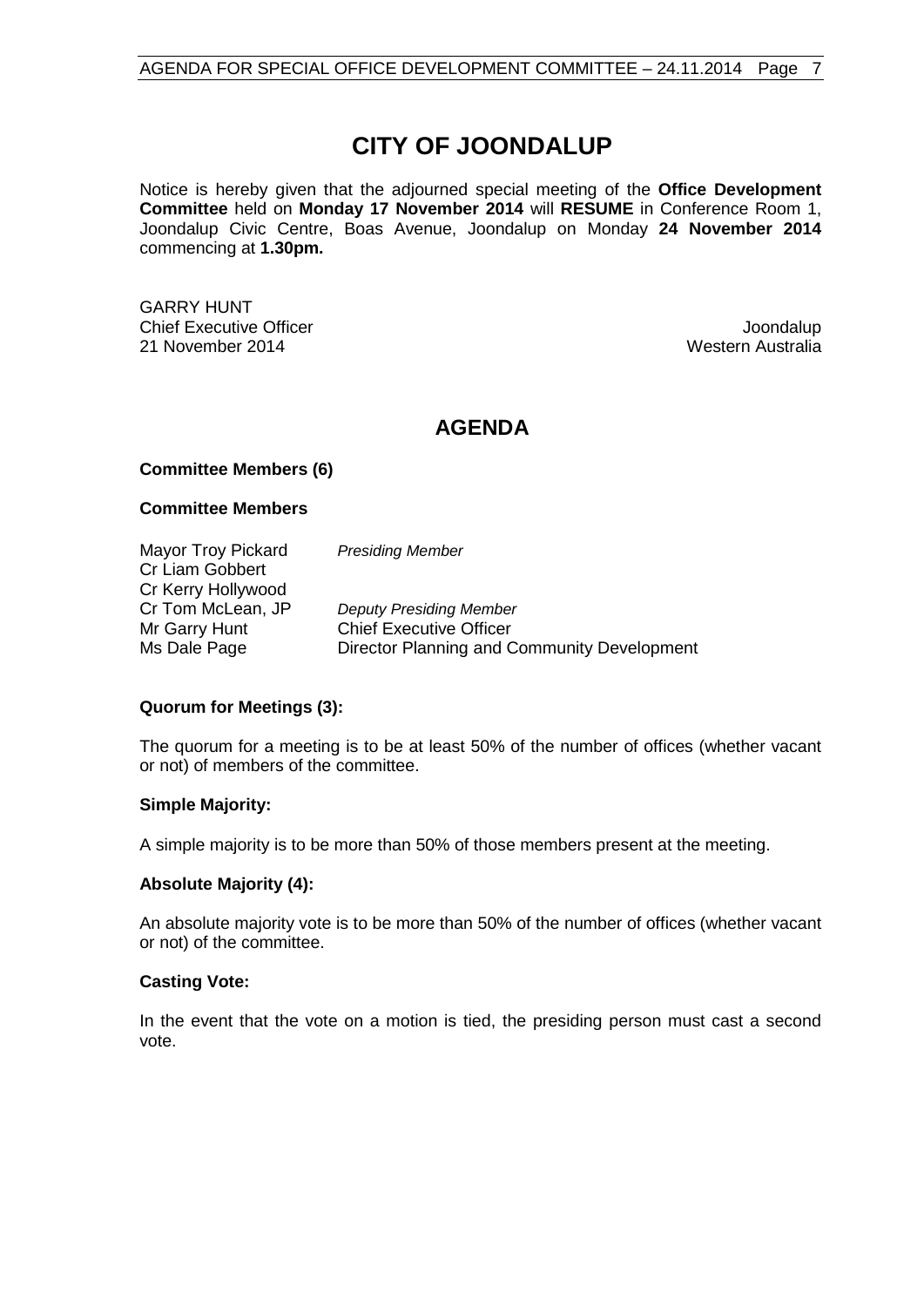### *Terms of Reference*

To provide advice and make recommendations to Council on:

- *the preferred location for the development of the Joondalup City Centre Commercial Office Development*
- *the architectural design elements to be incorporated into the Joondalup City Centre Commercial Office Development*
- *the core components to be included in the Joondalup City Centre Office Development*
- *the development models and financial structures to progress the Joondalup City Centre Commercial Office Development, including expressions of interest*
- *the options for the ongoing management and utilisation of the Joondalup City Centre Commercial Office Development.*

### *Delegated Authority*

*The Office Development Committee has delegated authority to make appropriate decisions on behalf of Council that are aligned with the Committee's Terms of Reference and in accordance with the constraints of the Local Government Act 199*5.

# <span id="page-7-0"></span>**DECLARATION OF OPENING OF RESUMED MEETING**

### <span id="page-7-1"></span>**DECLARATIONS OF INTEREST**

The following declarations of impartiality interest were declared at the Office Development Committee meeting held on 17 November 2014:

### **Disclosures of Financial / Proximity Interest**

Nil.

### **Disclosures of interest affecting impartiality**

Elected Members (in accordance with Regulation 11 of the *Local Government [Rules of Conduct] Regulations 2007)* and employees (in accordance with the Code of Conduct) are required to declare any interest that may affect their impartiality in considering a matter. This declaration does not restrict any right to participate in or be present during the decision-making process. The Elected Member/employee is also encouraged to disclose the nature of the interest.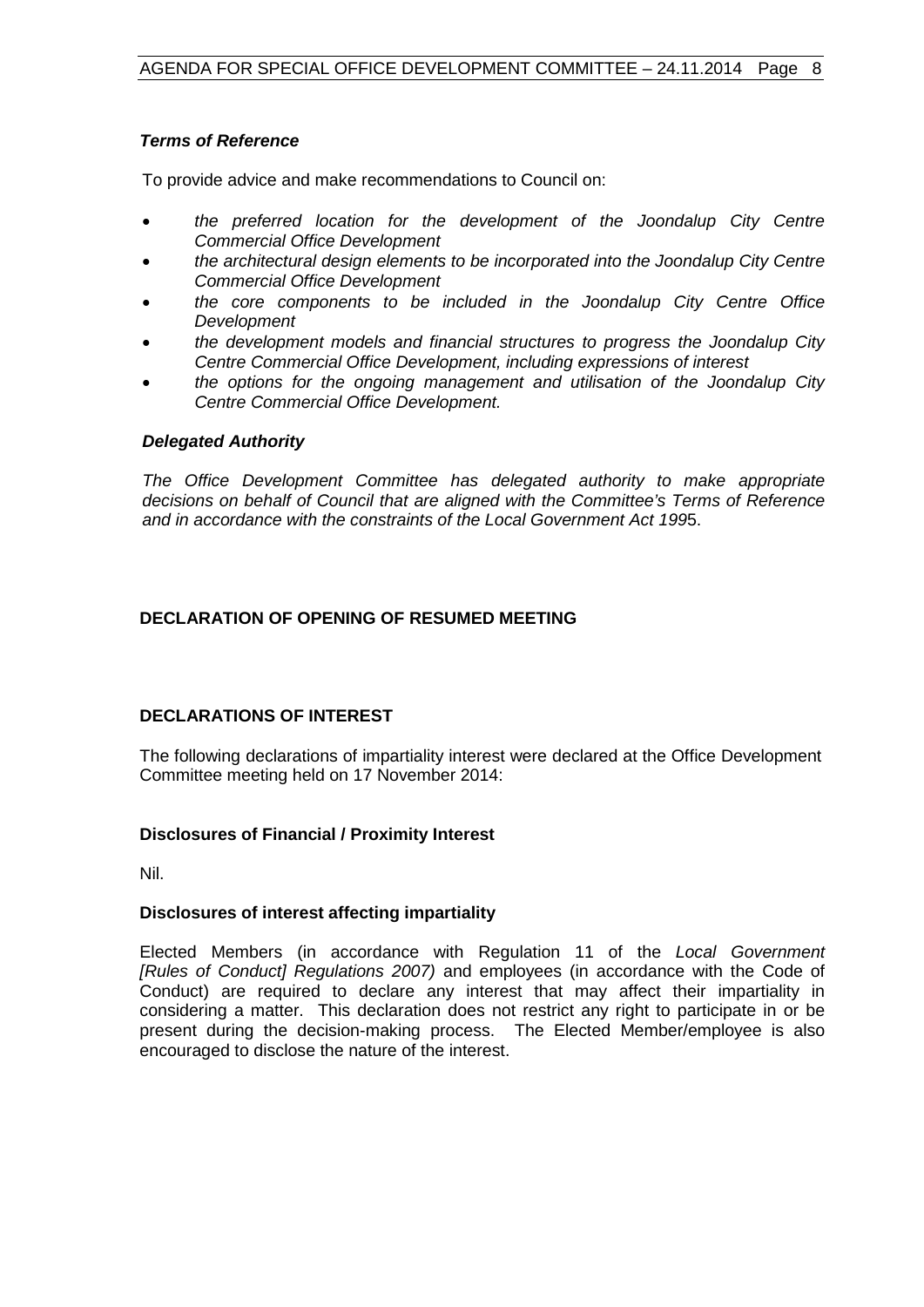| <b>Name/Position</b>      | <b>Mayor Troy Pickard.</b>                                                                  |  |  |  |  |  |
|---------------------------|---------------------------------------------------------------------------------------------|--|--|--|--|--|
| <b>Item No./Subject</b>   | Item 1 - Confidential - Expression of Interest: Joondalup City                              |  |  |  |  |  |
|                           | Centre Development.                                                                         |  |  |  |  |  |
| <b>Nature of interest</b> | Interest that may affect impartiality.                                                      |  |  |  |  |  |
| <b>Extent of Interest</b> | A member and firm involved in both bidding consortia are known                              |  |  |  |  |  |
|                           | to Mayor Pickard, but he has no financial interest with any                                 |  |  |  |  |  |
|                           | individual or firm.                                                                         |  |  |  |  |  |
|                           |                                                                                             |  |  |  |  |  |
| <b>Name/Position</b>      | Mr Garry Hunt, Chief Executive Officer.                                                     |  |  |  |  |  |
| <b>Item No./Subject</b>   | Item 1 - Confidential - Expression of Interest: Joondalup City                              |  |  |  |  |  |
|                           |                                                                                             |  |  |  |  |  |
| <b>Nature of interest</b> | <b>Centre Development</b>                                                                   |  |  |  |  |  |
|                           | Interest that may affect impartiality.                                                      |  |  |  |  |  |
| <b>Extent of Interest</b> | Members of the bidding consortium are known to the Chief                                    |  |  |  |  |  |
|                           | <b>Executive Officer.</b>                                                                   |  |  |  |  |  |
|                           |                                                                                             |  |  |  |  |  |
| <b>Name/Position</b>      | <b>Cr Liam Gobbert.</b>                                                                     |  |  |  |  |  |
| Item No./Subject          | Item 1 - Confidential - Expression of Interest: Joondalup City                              |  |  |  |  |  |
|                           | Centre Development.                                                                         |  |  |  |  |  |
| Nature of interest        | Interest that may affect impartiality.                                                      |  |  |  |  |  |
| <b>Extent of Interest</b> | both<br>respondents'<br>Employees<br>$\circ$ of<br>'Development                             |  |  |  |  |  |
|                           | Teams/Advisors/Contractors' are known to Cr Gobbert.                                        |  |  |  |  |  |
|                           |                                                                                             |  |  |  |  |  |
| <b>Name/Position</b>      | Cr Tom McLean, JP.                                                                          |  |  |  |  |  |
| Item No./Subject          | Item 1 - Confidential - Expression of Interest: Joondalup City                              |  |  |  |  |  |
|                           | Centre Development.                                                                         |  |  |  |  |  |
| <b>Nature of interest</b> | Interest that may affect impartiality.                                                      |  |  |  |  |  |
| <b>Extent of Interest</b> | Mr Aaron DeSange (JLL Hotels and Hospitality) is a friend of                                |  |  |  |  |  |
|                           | Cr McLean.                                                                                  |  |  |  |  |  |
|                           |                                                                                             |  |  |  |  |  |
| <b>Name/Position</b>      | Cr Tom McLean, JP.                                                                          |  |  |  |  |  |
| Item No./Subject          | Item 1 - Confidential - Expression of Interest: Joondalup City                              |  |  |  |  |  |
|                           | Centre Development.                                                                         |  |  |  |  |  |
| <b>Nature of interest</b> | Interest that may affect impartiality.                                                      |  |  |  |  |  |
| <b>Extent of Interest</b> | Mr Carl Black (Squire Patton Boggs) is an acquaintance of                                   |  |  |  |  |  |
|                           | Cr McLean.                                                                                  |  |  |  |  |  |
|                           |                                                                                             |  |  |  |  |  |
| <b>Name/Position</b>      | Cr Tom McLean, JP.                                                                          |  |  |  |  |  |
| Item No./Subject          | Item 1 - Confidential – Expression of Interest: Joondalup City                              |  |  |  |  |  |
|                           | Centre Development.                                                                         |  |  |  |  |  |
| <b>Nature of interest</b> | Interest that may affect impartiality.                                                      |  |  |  |  |  |
| <b>Extent of Interest</b> |                                                                                             |  |  |  |  |  |
|                           | Mr Russell Perkins (Probuild Construction) is a friend of                                   |  |  |  |  |  |
|                           | Cr McLean.                                                                                  |  |  |  |  |  |
|                           |                                                                                             |  |  |  |  |  |
| <b>Name/Position</b>      | <b>Planning</b><br>and<br><b>Director</b><br><b>Community</b><br><b>Dale</b><br>Ms<br>Page, |  |  |  |  |  |
|                           | Development.                                                                                |  |  |  |  |  |
| Item No./Subject          | Item 1 - Confidential - Expression of Interest: Joondalup City                              |  |  |  |  |  |
|                           | Centre Development.                                                                         |  |  |  |  |  |
| <b>Nature of interest</b> | Interest that may affect impartiality.                                                      |  |  |  |  |  |
| <b>Extent of Interest</b> | Ms Page has worked with Mr Tony Hatt of the Devwest Group in                                |  |  |  |  |  |
|                           | a previous role at the City of Subiaco.                                                     |  |  |  |  |  |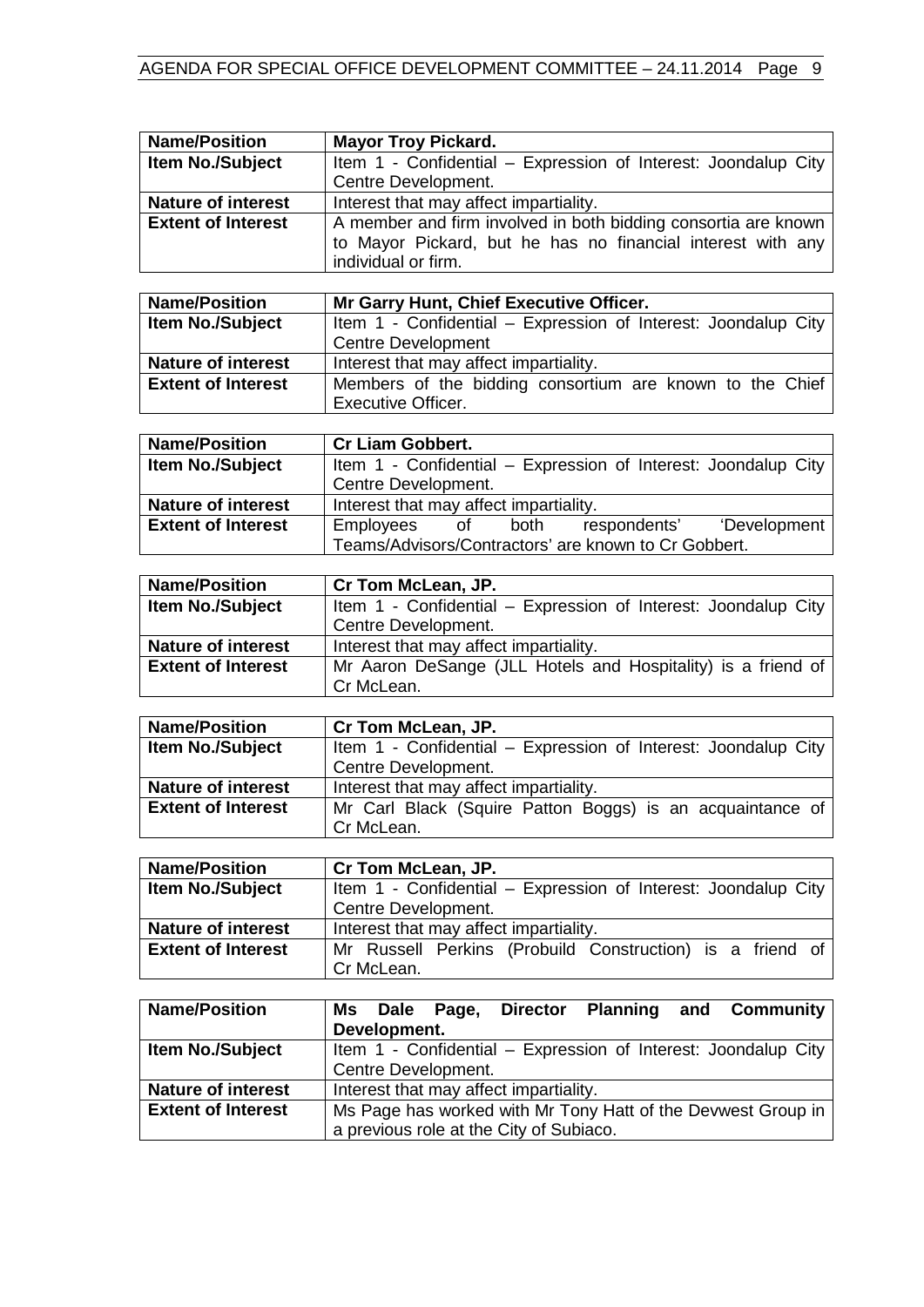| <b>Name/Position</b>      | Ms Dale Page, Director Planning and Community                  |  |  |  |
|---------------------------|----------------------------------------------------------------|--|--|--|
|                           | Development.                                                   |  |  |  |
| Item No./Subject          | Item 1 - Confidential - Expression of Interest: Joondalup City |  |  |  |
|                           | Centre Development.                                            |  |  |  |
| <b>Nature of interest</b> | Interest that may affect impartiality.                         |  |  |  |
| <b>Extent of Interest</b> | Ms Page has a personal relationship with Director of Place     |  |  |  |
|                           | Match and a personal relationship with an employee of Urbis    |  |  |  |
|                           | (landscaping).                                                 |  |  |  |

| <b>Name/Position</b>      |                                                          |                                                                |                         |  |  | Ms Dale Page, Director Planning and Community |
|---------------------------|----------------------------------------------------------|----------------------------------------------------------------|-------------------------|--|--|-----------------------------------------------|
|                           |                                                          | Development.                                                   |                         |  |  |                                               |
| <b>Item No./Subject</b>   |                                                          | Item 1 - Confidential - Expression of Interest: Joondalup City |                         |  |  |                                               |
|                           |                                                          |                                                                | Centre Development.     |  |  |                                               |
| <b>Nature of interest</b> | Interest that may affect impartiality.                   |                                                                |                         |  |  |                                               |
| <b>Extent of Interest</b> | Ms Page has worked with Wood and Grieve, Woods Bagot and |                                                                |                         |  |  |                                               |
|                           |                                                          |                                                                | TPG on projects before. |  |  |                                               |

| <b>Name/Position</b>      | Ms Dale Page, Director Planning and Community<br>Development.  |  |  |  |
|---------------------------|----------------------------------------------------------------|--|--|--|
| <b>Item No./Subject</b>   | Item 1 - Confidential - Expression of Interest: Joondalup City |  |  |  |
|                           | Centre Development.                                            |  |  |  |
| <b>Nature of interest</b> | Interest that may affect impartiality.                         |  |  |  |
| <b>Extent of Interest</b> | Ms Page has worked with Hassell and Urbis before or interacted |  |  |  |
|                           | with them on various projects.                                 |  |  |  |

| <b>Name/Position</b>      |                                                               |                                                                |  |  |  | Ms Dale Page, Director Planning and Community |  |
|---------------------------|---------------------------------------------------------------|----------------------------------------------------------------|--|--|--|-----------------------------------------------|--|
|                           | Development.                                                  |                                                                |  |  |  |                                               |  |
| <b>Item No./Subject</b>   |                                                               | Item 1 - Confidential - Expression of Interest: Joondalup City |  |  |  |                                               |  |
|                           | Centre Development.                                           |                                                                |  |  |  |                                               |  |
| <b>Nature of interest</b> | Interest that may affect impartiality.                        |                                                                |  |  |  |                                               |  |
| <b>Extent of Interest</b> | Ms Page has worked with David Cresp in his capacity as        |                                                                |  |  |  |                                               |  |
|                           | consultant for East Perth Redevelopment Authority and Subiaco |                                                                |  |  |  |                                               |  |
|                           |                                                               |                                                                |  |  |  | Redevelopment Authority.                      |  |

| <b>Name/Position</b>      | Ms Dale Page, Director Planning and Community                  |  |  |
|---------------------------|----------------------------------------------------------------|--|--|
|                           | Development.                                                   |  |  |
| <b>Item No./Subject</b>   | Item 1 - Confidential – Expression of Interest: Joondalup City |  |  |
|                           | Centre Development.                                            |  |  |
| <b>Nature of interest</b> | Interest that may affect impartiality.                         |  |  |
| <b>Extent of Interest</b> | Ms Page used to work for Ross Holt in his role as Chief        |  |  |
|                           | Executive Officer of LandCorp.                                 |  |  |

| <b>Name/Position</b>      |                                                                | Development. |  |  |  |  | Ms Dale Page, Director Planning and Community |
|---------------------------|----------------------------------------------------------------|--------------|--|--|--|--|-----------------------------------------------|
| <b>Item No./Subject</b>   | Item 1 - Confidential – Expression of Interest: Joondalup City |              |  |  |  |  |                                               |
|                           | Centre Development.                                            |              |  |  |  |  |                                               |
| <b>Nature of interest</b> | Interest that may affect impartiality.                         |              |  |  |  |  |                                               |
| <b>Extent of Interest</b> | Ms Page's brother is a Director of Probuild Constructions.     |              |  |  |  |  |                                               |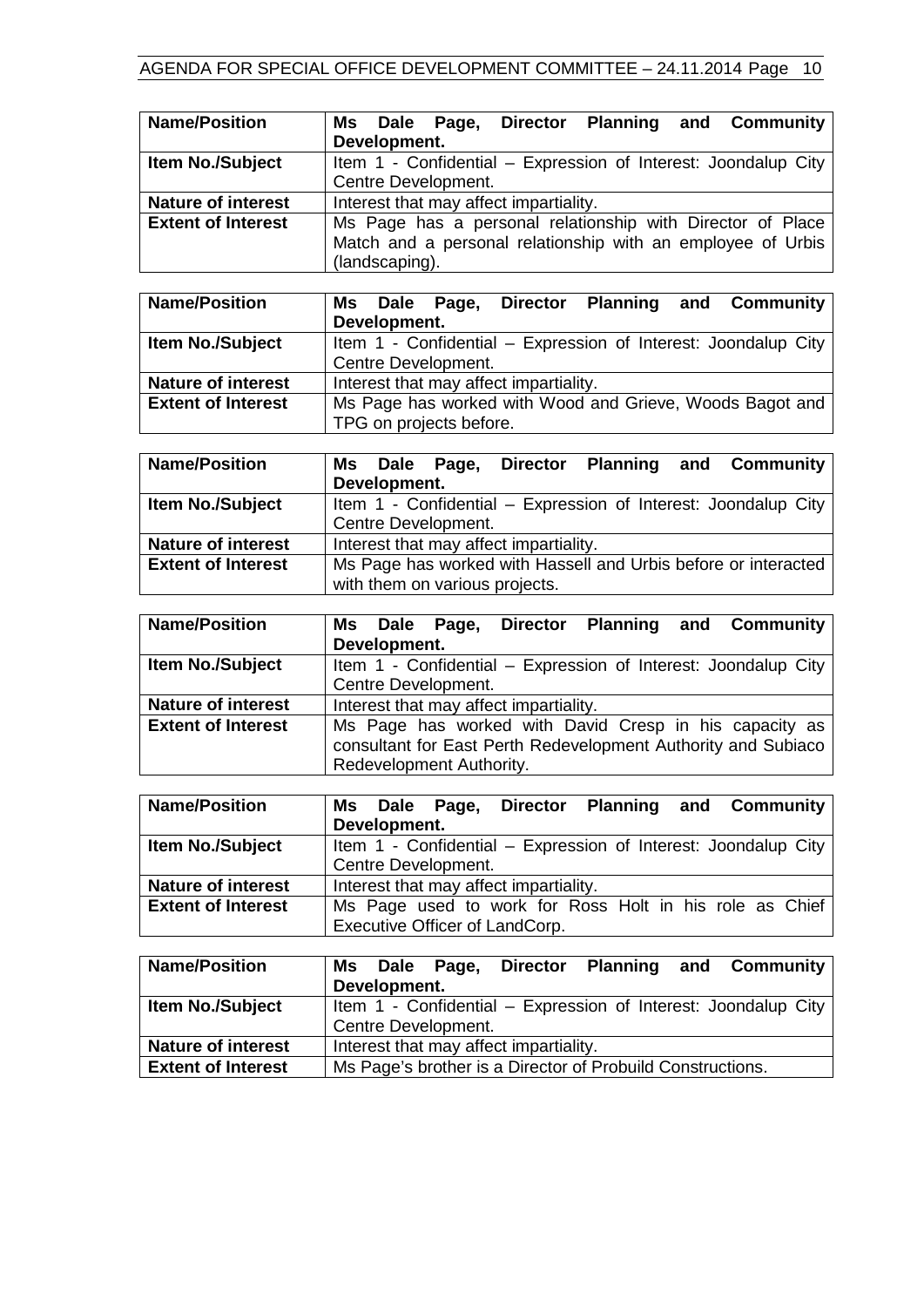| <b>Name/Position</b>      | Mr Blignault Olivier, Manager City Projects.                   |  |  |
|---------------------------|----------------------------------------------------------------|--|--|
| <b>Item No./Subject</b>   | Item 1 - Confidential - Expression of Interest: Joondalup City |  |  |
|                           | Centre Development.                                            |  |  |
| <b>Nature of interest</b> | Interest that may affect impartiality.                         |  |  |
| <b>Extent of Interest</b> | Members of the bidding consortia are known to Mr Olivier.      |  |  |
|                           |                                                                |  |  |
| <b>Name/Position</b>      | Mr Blignault Olivier, Manager City Projects.                   |  |  |
| <b>Item No./Subject</b>   | Item 1 - Confidential – Expression of Interest: Joondalup City |  |  |
|                           | Centre Development.                                            |  |  |
| <b>Nature of interest</b> | Interest that may affect impartiality.                         |  |  |
| <b>Extent of Interest</b> | Mr Russell Perkins, Director at Probuild Constructions is a    |  |  |
|                           | personal friend of Mr Olivier.                                 |  |  |
|                           |                                                                |  |  |
| <b>Name/Position</b>      | Mr Simon Moen, Jackson McDonald, Lawyers.                      |  |  |
| <b>Item No./Subject</b>   | Item 1 - Confidential - Expression of Interest: Joondalup City |  |  |
|                           | Centre Development.                                            |  |  |

|                           | <b>OCHING DUVULOPHIUM</b>                                       |  |  |
|---------------------------|-----------------------------------------------------------------|--|--|
| <b>Nature of interest</b> | Interest that may affect impartiality.                          |  |  |
| <b>Extent of Interest</b> | The Willoughby Property Group is a client of Jackson McDonald   |  |  |
|                           | (a small client). Jason Willoughby, Lee Verios and Wyllie Group |  |  |
|                           | are known to Mr Moen. Wyllie Group is a former client.          |  |  |

# <span id="page-10-0"></span>**PUBLIC QUESTION TIME**

This Item was dealt with at the Office Development Committee meeting held on 17 November 2014, with no members of the public being present.

# <span id="page-10-1"></span>**PUBLIC STATEMENT TIME**

This Item was dealt with at the Office Development Committee meeting held on 17 November 2014, with no members of the public being present.

### <span id="page-10-2"></span>**APOLOGIES/LEAVE OF ABSENCE**

### **Leave of Absence Previously Approved:**

| Cr Sam Thomas                      | 3 December 2014 to 5 December 2014 inclusive; |
|------------------------------------|-----------------------------------------------|
| <b>Cr Christine Hamilton-Prime</b> | 6 December 2014 to 5 January 2015 inclusive.  |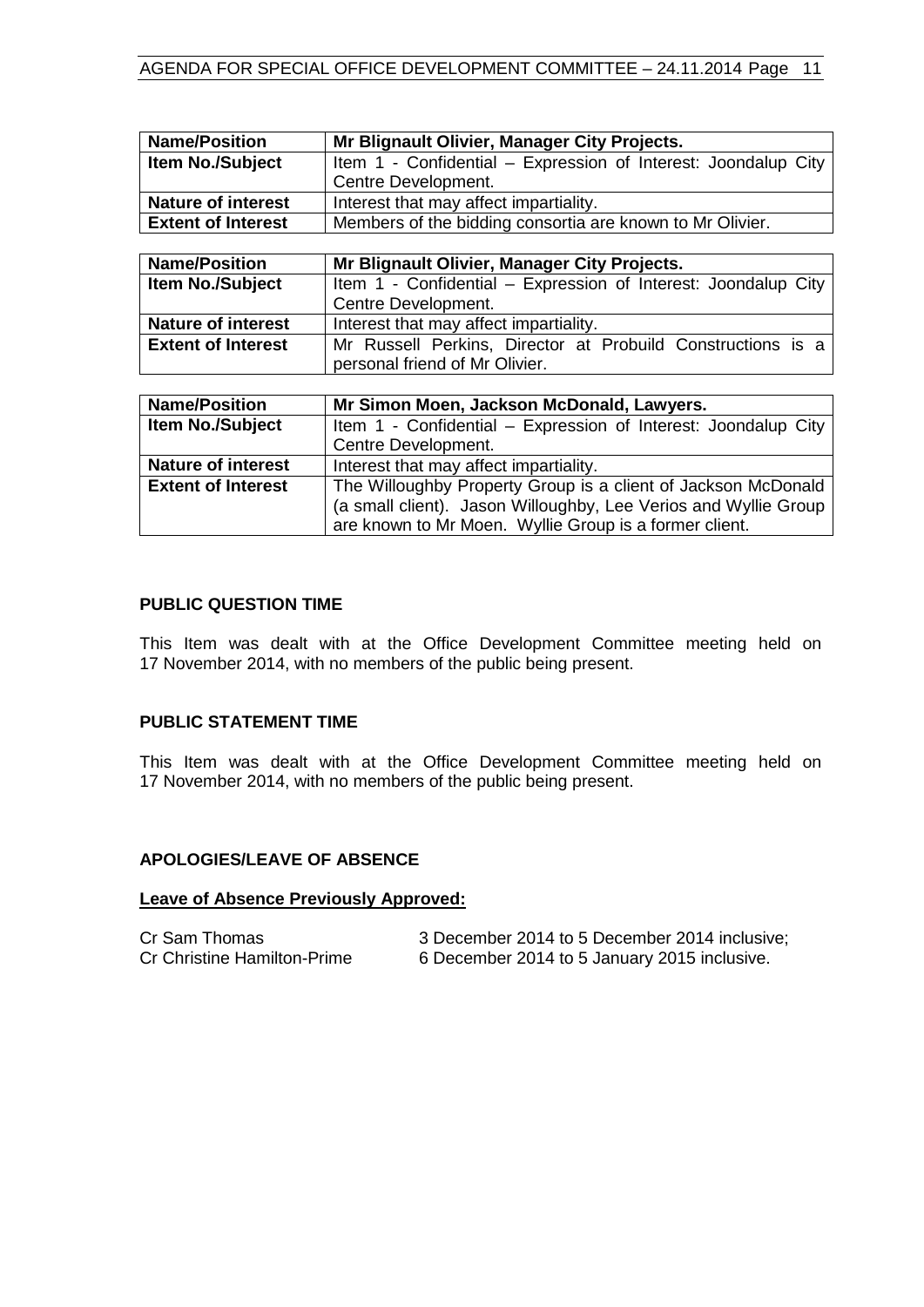### <span id="page-11-0"></span>**ANNOUNCEMENTS BY THE PRESIDING MEMBER WITHOUT DISCUSSION**

This Item was dealt with at the Office Development Committee meeting held on 17 November 2014.

### <span id="page-11-1"></span>**IDENTIFICATION OF MATTERS FOR WHICH THE MEETING MAY BE CLOSED TO THE PUBLIC**

Item 1 Confidential – Expression of Interest: Joondalup City Centre Development.

#### <span id="page-11-2"></span>**PETITIONS AND DEPUTATIONS**

This Item was dealt with at the Office Development Committee meeting held on 17 November 2014.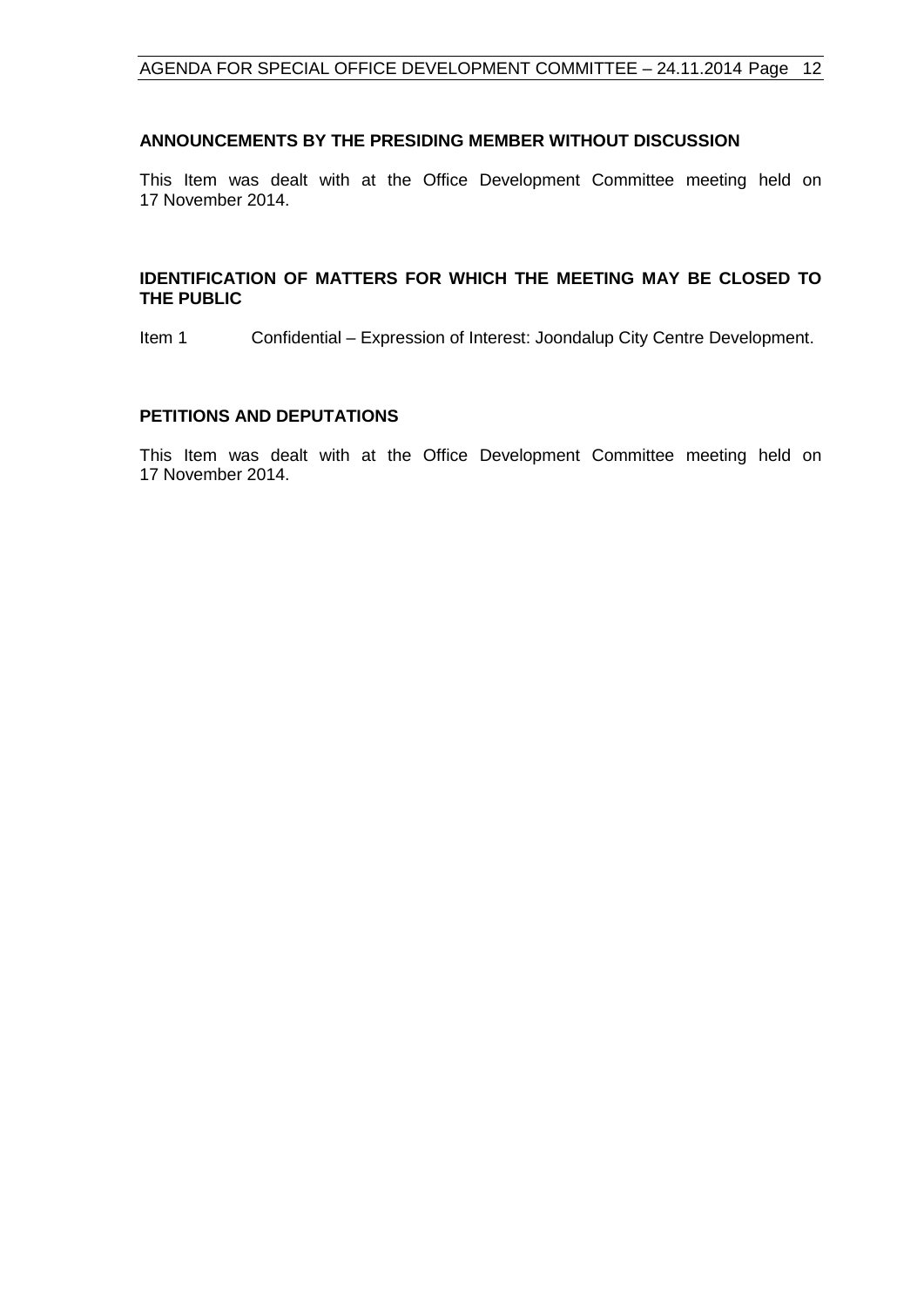# <span id="page-12-0"></span>**REPORTS**

# <span id="page-12-1"></span>**ITEM 1 CONFIDENTIAL - EXPRESSION OF INTEREST: JOONDALUP CITY CENTRE DEVELOPMENT**

| <b>WARD</b>        | <b>North</b>              |
|--------------------|---------------------------|
| <b>RESPONSIBLE</b> | Mr Mike Tidy              |
| <b>DIRECTOR</b>    | <b>Corporate Services</b> |

**FILE NUMBER** 103036, 101515

| <b>ATTACHMENTS</b>            | Attachment 1<br><b>Attachment 2</b>                                                                                                                                                                 | Devwest Group Pty Ltd submission<br>Willoughby Property Group Pty Ltd<br>submission                           |
|-------------------------------|-----------------------------------------------------------------------------------------------------------------------------------------------------------------------------------------------------|---------------------------------------------------------------------------------------------------------------|
|                               | Attachment 3                                                                                                                                                                                        | Key partners/team members                                                                                     |
|                               | Attachment 4                                                                                                                                                                                        | List of EOI downloads                                                                                         |
|                               | Attachment 5                                                                                                                                                                                        | Summary of property developer review                                                                          |
|                               | Attachment 6                                                                                                                                                                                        | Comparison of the commercial terms<br>for the office component                                                |
|                               | Attachment 7                                                                                                                                                                                        | Preliminary Comparative Analysis of<br>Development Proposals                                                  |
|                               | Attachment 8                                                                                                                                                                                        | Potential clarification issues                                                                                |
|                               | Attachment 9                                                                                                                                                                                        | <b>Probity Plan and Guidelines</b>                                                                            |
|                               | Attachment 10                                                                                                                                                                                       | Legal advice from Jackson McDonald                                                                            |
|                               | (Please Note:                                                                                                                                                                                       | Attachments 1 and 2 are only available<br>electronically.                                                     |
|                               |                                                                                                                                                                                                     | Report and Attachments<br>The<br>are<br>confidential and will appear in<br>the<br>official Minute Book only). |
| <b>AUTHORITY / DISCRETION</b> | Executive - The substantial direction setting<br>and<br>oversight role of Council, such as adopting plans and<br>reports, accepting tenders, directing operations, setting<br>and amending budgets. |                                                                                                               |

This report is confidential in accordance with section 5.23(2)(c) and 5.23(2)(e)(iii) of the *Local Government Act 1995*, which also permits the meeting to be closed to the public for business relating to the following:

- *A contract entered into, or which may be entered into, by the local government and which relates to a matter to be discussed at the meeting.*
- *A matter that if disclosed would reveal information about the business, professional, commercial or financial affairs of a person.*

A full report is provided to Elected Members under separate cover. The report is not for publication.